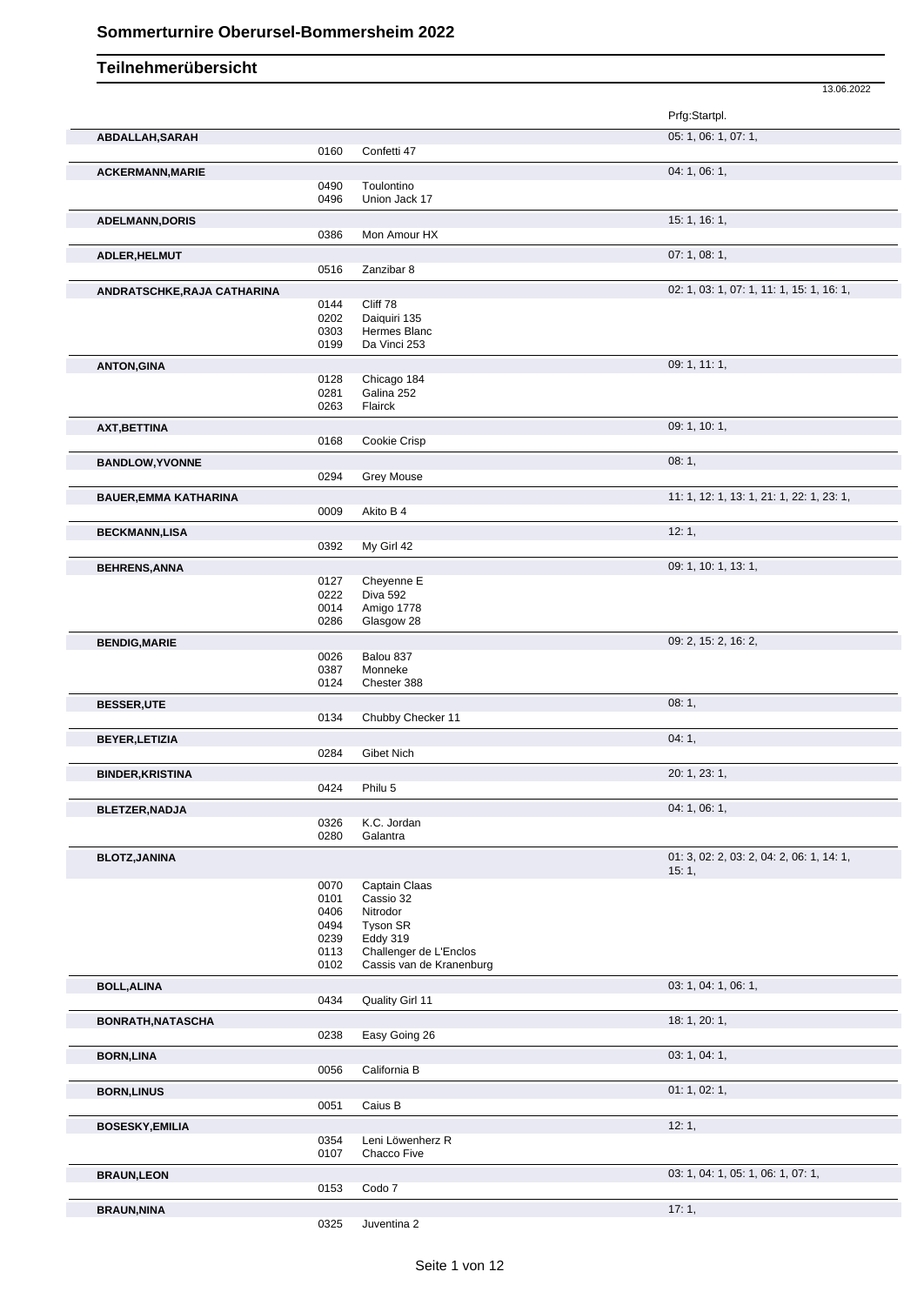|                            |              |                                | Prfg:Startpl.                                                     |
|----------------------------|--------------|--------------------------------|-------------------------------------------------------------------|
| <b>BREUCKMANN, CAROLIN</b> |              |                                | 05:1,                                                             |
|                            | 0123         | Cherry Cherry Lady             |                                                                   |
| <b>BSULLAK, ROCHELLE</b>   |              |                                | 10: 1, 19: 1, 20: 1,                                              |
|                            | 0458<br>0233 | Rosalie 200<br>Dreamcatcher 13 |                                                                   |
|                            |              |                                |                                                                   |
| <b>BUCHTA,LAURA-SOPHIE</b> | 0095         | Cascanetta                     | 08: 1, 09: 1, 10: 1,                                              |
|                            |              |                                |                                                                   |
| <b>BUECHER, NADINE</b>     | 0273         | Freddy van Schotten            | 08: 1, 09: 1, 10: 1, 11: 1,                                       |
|                            |              |                                |                                                                   |
| <b>BUERGER, MARKUS</b>     | 0462         | Sambatänzerin 2                | 04:1,                                                             |
|                            |              |                                |                                                                   |
| <b>BUETTNER, REGINA</b>    |              |                                | 01: 1, 02: 2, 03: 2, 04: 2, 06: 1, 07: 1,<br>14: 1, 15: 1, 16: 2, |
|                            | 0358         | Lillyfee S                     |                                                                   |
|                            | 0265         | Flora 552                      |                                                                   |
|                            | 0088         | Casalita R                     |                                                                   |
|                            | 0486         | <b>Tante Lissy</b>             |                                                                   |
|                            | 0383         | Million Miley K                |                                                                   |
|                            | 0125         | Chester KS                     |                                                                   |
| <b>BURGHARDT,LAURA</b>     |              |                                | 13: 1, 21: 1, 22: 1,                                              |
|                            | 0013         | Amicelli 121                   |                                                                   |
| <b>BURK, ANNE</b>          | 0511         | Wilma 215                      | 17:1,                                                             |
|                            | 0257         | Ferdynand 3                    |                                                                   |
| <b>BURK, HANNA MARIA</b>   |              |                                | 10: 1, 11: 1, 12: 1, 13: 1, 20: 1, 21: 1,                         |
|                            |              |                                | 22: 2, 23: 1, 24: 1,                                              |
|                            | 0511         | Wilma 215                      |                                                                   |
|                            | 0257         | Ferdynand 3                    |                                                                   |
| <b>CASPARI, CAROLIN</b>    |              |                                | 09: 1, 10: 1, 11: 1,                                              |
|                            | 0008         | Akira B 3                      |                                                                   |
|                            | 0208         | Daria I                        |                                                                   |
| <b>CASPARI, TRISTAN</b>    |              |                                | 03: 1, 11: 2,                                                     |
|                            | 0008         | Akira B 3                      |                                                                   |
|                            | 0156<br>0208 | Colette W 3<br>Daria I         |                                                                   |
|                            |              |                                |                                                                   |
| <b>CAVRO, AMIRA</b>        | 0476         | Spirit 229                     | 18: 1, 20: 1,                                                     |
|                            |              |                                |                                                                   |
| <b>COKER, KARA MARIE</b>   | 0445         | Quintaira 2                    | 10:1,                                                             |
|                            |              |                                |                                                                   |
| <b>CONRADI, BERNHARD</b>   | 0118         | Charlie Brown S                | 09: 1, 11: 1,                                                     |
|                            |              |                                |                                                                   |
| DEUSSER, NADINE            | 0130         | Chilento's Boy                 | 03: 1, 04: 1, 14: 1, 15: 2, 16: 1,                                |
|                            | 0083         | Carlotta 211                   |                                                                   |
|                            | 0022         | Atlanta 563                    |                                                                   |
|                            | 0058         | Calima 13                      |                                                                   |
| <b>DEUSSER, SABRINA</b>    |              |                                | 01: 1, 02: 1, 15: 1, 16: 1,                                       |
|                            | 0322         | Jo Melone                      |                                                                   |
|                            | 0426         | Pippilotta 46                  |                                                                   |
|                            | 0192         | Curt Cobain 9                  |                                                                   |
|                            | 0345<br>0049 | Ladybug 4<br>Caillou 61        |                                                                   |
|                            | 0487         | Tapsoba                        |                                                                   |
|                            |              |                                | 17:1,                                                             |
| DIETRICH, ANTONIA          | 0227         | Donautänzer 3                  |                                                                   |
|                            |              |                                | 09: 1, 10: 1, 11: 1,                                              |
| DIETRICH, MALIN            | 0167         | Conway 27                      |                                                                   |
|                            |              |                                | 05: 1, 06: 1, 07: 1,                                              |
| <b>DILLING, HANNAH</b>     | 0057         | Calima 11                      |                                                                   |
|                            |              |                                | 15: 1, 16: 1,                                                     |
| DISTEL, CHRISTOPH          | 0179         | Cornetto 65                    |                                                                   |
|                            | 0377         | Mava S                         |                                                                   |
|                            | 0441         | Quibery 5                      |                                                                   |
|                            | 0089         | Casallino 12                   |                                                                   |
|                            | 0180         | Cornetto, s Boy                |                                                                   |
|                            | 0198         | D'Carthago                     |                                                                   |
|                            | 0401         | New General                    |                                                                   |
| <b>DISTEL, HENDRIK</b>     |              | New General                    | 05: 1, 07: 1,                                                     |
|                            | 0401         |                                |                                                                   |
| DITTMAR, VIVIANE           |              |                                | 10: 1, 12: 1, 20: 1,                                              |
|                            | 0150         | Coco Loco Calipso              |                                                                   |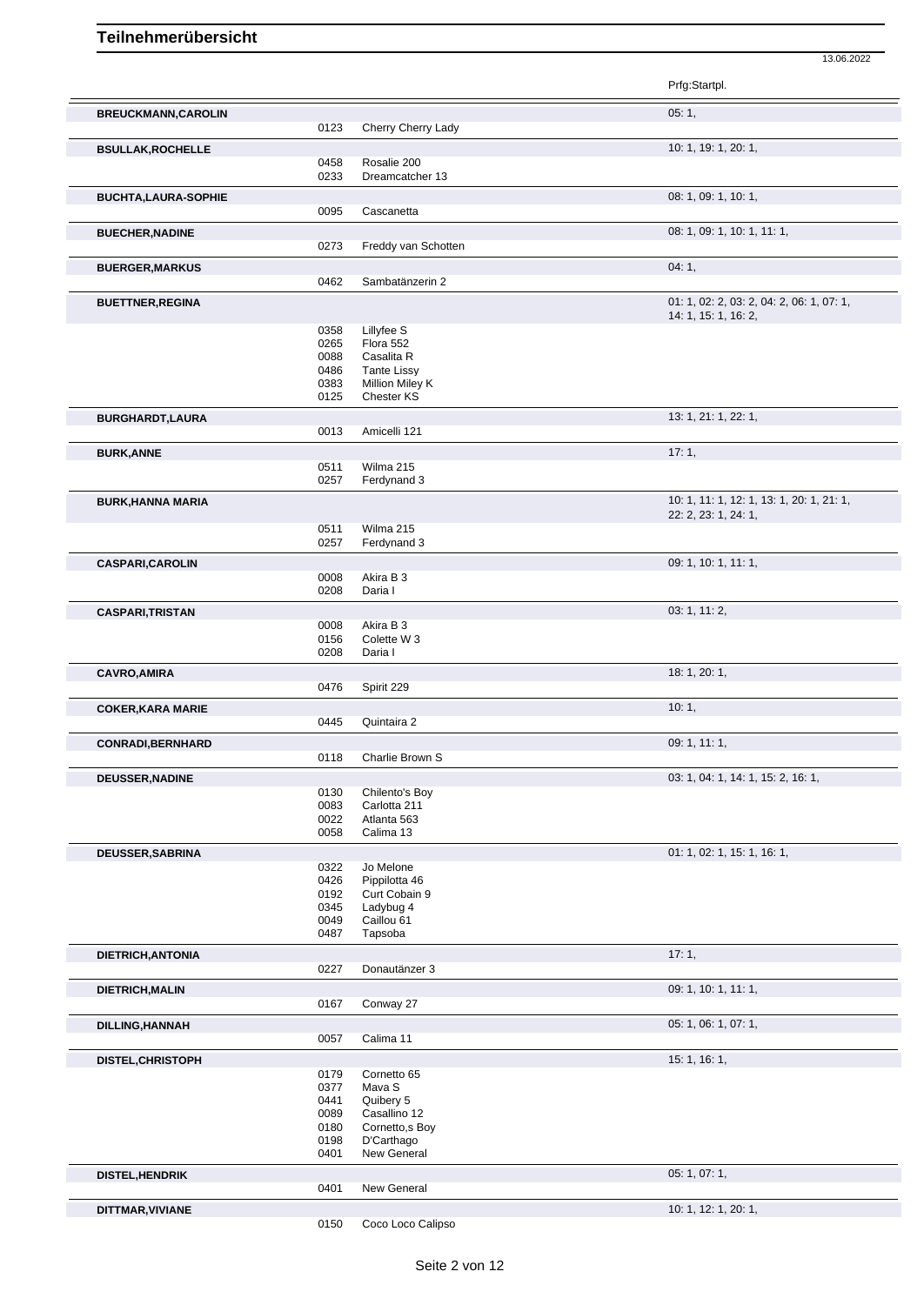|                                |              |                                      | Prfg:Startpl.                                                     |
|--------------------------------|--------------|--------------------------------------|-------------------------------------------------------------------|
|                                | 0048         | Cadence 12                           |                                                                   |
| <b>DOMBO,LISA</b>              |              |                                      | 08: 1, 09: 1,                                                     |
|                                | 0061         | Calypso - G                          |                                                                   |
| DRUSKATH, SARAH                |              |                                      | 10:1,                                                             |
|                                | 0418         | Paddington 107                       |                                                                   |
| <b>DUERHOLT, EMILY</b>         |              |                                      | 17:1,                                                             |
|                                | 0205         | Damon Star                           |                                                                   |
|                                |              |                                      | 15: 1, 16: 1,                                                     |
| DYLLA, LEAH                    | 0092         | Casantus                             |                                                                   |
|                                | 0155         | Cogumelo                             |                                                                   |
| <b>EBACH, EMILY</b>            |              |                                      | 12: 1, 13: 1,                                                     |
|                                | 0350         | Larissa 825                          |                                                                   |
|                                |              |                                      |                                                                   |
| <b>EGGERS, JESSICA</b>         |              |                                      | 08: 1, 09: 1, 10: 1, 18: 1, 20: 1,                                |
|                                | 0352<br>0437 | Laureen 56<br>Quattro's Summerlove N |                                                                   |
|                                |              |                                      |                                                                   |
| <b>EISENHOFER, KARIM</b>       |              |                                      | 01: 1, 04: 1, 06: 1,                                              |
|                                | 0120<br>0381 | Chatanga-San<br>Meiju-San            |                                                                   |
|                                | 0111         | Chadisha-San                         |                                                                   |
|                                |              |                                      |                                                                   |
| ELLINGHAUSEN, SANDRA           | 0516         | Zanzibar 8                           | 09: 1, 10: 1,                                                     |
|                                |              |                                      |                                                                   |
| <b>ENGERT, LUISA</b>           |              |                                      | 04: 1, 06: 1, 07: 1, 15: 2, 16: 2,                                |
|                                | 0427         | <b>PMH Giordesse</b>                 |                                                                   |
|                                | 0012<br>0098 | Ambrosiushof's Danilo<br>Cash Casino |                                                                   |
|                                | 0018         | Anuschka de L'Abbaye                 |                                                                   |
|                                | 0246         | Élysée 3                             |                                                                   |
|                                | 0391         | Mr. Nelson 6                         |                                                                   |
| <b>ETZ, CHARLINE PAULINE</b>   |              |                                      | 03: 1, 04: 1,                                                     |
|                                | 0097         | Cash 169                             |                                                                   |
|                                | 0011         | Amarou                               |                                                                   |
|                                | 0370         | Lysander GR                          |                                                                   |
|                                | 0281         | Galina 252                           |                                                                   |
|                                | 0201         | Dacordia                             |                                                                   |
|                                | 0369         | Lupica 3                             |                                                                   |
|                                | 0284         | Gibet Nich                           |                                                                   |
|                                | 0305         | High Fly Minka                       |                                                                   |
| <b>FABISCH, ANNABELLE ZOE</b>  |              |                                      | 03: 1, 06: 1, 07: 1,                                              |
|                                | 0245         | Elmiro 8                             |                                                                   |
| <b>FEGER, HENRIETTA</b>        |              |                                      | 17:1,                                                             |
|                                | 0452         | Raphael 114                          |                                                                   |
| <b>FELDMANN.RALF</b>           |              |                                      | 03: 1, 04: 1, 05: 1, 06: 1,                                       |
|                                | 0253         | Even better 4                        |                                                                   |
|                                | 0126         | Cheveyo 5                            |                                                                   |
|                                | 0082         | Carlo T                              |                                                                   |
| <b>FELDMANN, SARAH</b>         |              |                                      | 03: 1, 04: 1, 05: 1, 06: 1,                                       |
|                                | 0253         | Even better 4                        |                                                                   |
|                                | 0126         | Cheveyo 5                            |                                                                   |
|                                | 0082         | Carlo T                              |                                                                   |
| FOLGNAND, JONA                 |              |                                      | 13: 1, 21: 1, 22: 1,                                              |
|                                | 0183         | Cosma van Scholten                   |                                                                   |
|                                |              |                                      | 17:1, 18:1,                                                       |
| <b>FRANKE, NICOLE</b>          | 0106         | Chablis 171                          |                                                                   |
|                                |              |                                      |                                                                   |
| <b>FREY, EMELIE SOPHIE</b>     |              |                                      | 10:1,                                                             |
|                                | 0116         | Chapeau Chap                         |                                                                   |
| <b>FREY, VALENTINA MARIE</b>   |              |                                      | 03: 1, 11: 1,                                                     |
|                                | 0362         | Lollipop 167                         |                                                                   |
| <b>FUESSL, OSCAR</b>           |              |                                      | 17:1,                                                             |
|                                | 0278         | Fürstin Federica H                   |                                                                   |
| FUHRMANN, QUIRIEN ALEA         |              |                                      | 17:1, 18:1,                                                       |
|                                | 0035         | Bijou de valeur                      |                                                                   |
|                                | 0310         | Hooiberg's Fenna                     |                                                                   |
|                                | 0379         | <b>MC Keezie</b>                     |                                                                   |
|                                |              |                                      | 08: 1, 09: 1, 10: 1,                                              |
| GABOR, CHIARA                  | 0380         | Medina K                             |                                                                   |
|                                | 0488         | Tin Lizzie 3                         |                                                                   |
|                                |              |                                      |                                                                   |
| <b>GARRIDO VIVEROS, ANIBAL</b> |              |                                      | 01: 1, 02: 1, 03: 1, 04: 1, 05: 1, 06: 1,<br>07: 1, 11: 1, 16: 1, |
|                                |              |                                      |                                                                   |

13.06.2022

My Lady D'Arbanville

Scotch Bonnet

Cornets Valentin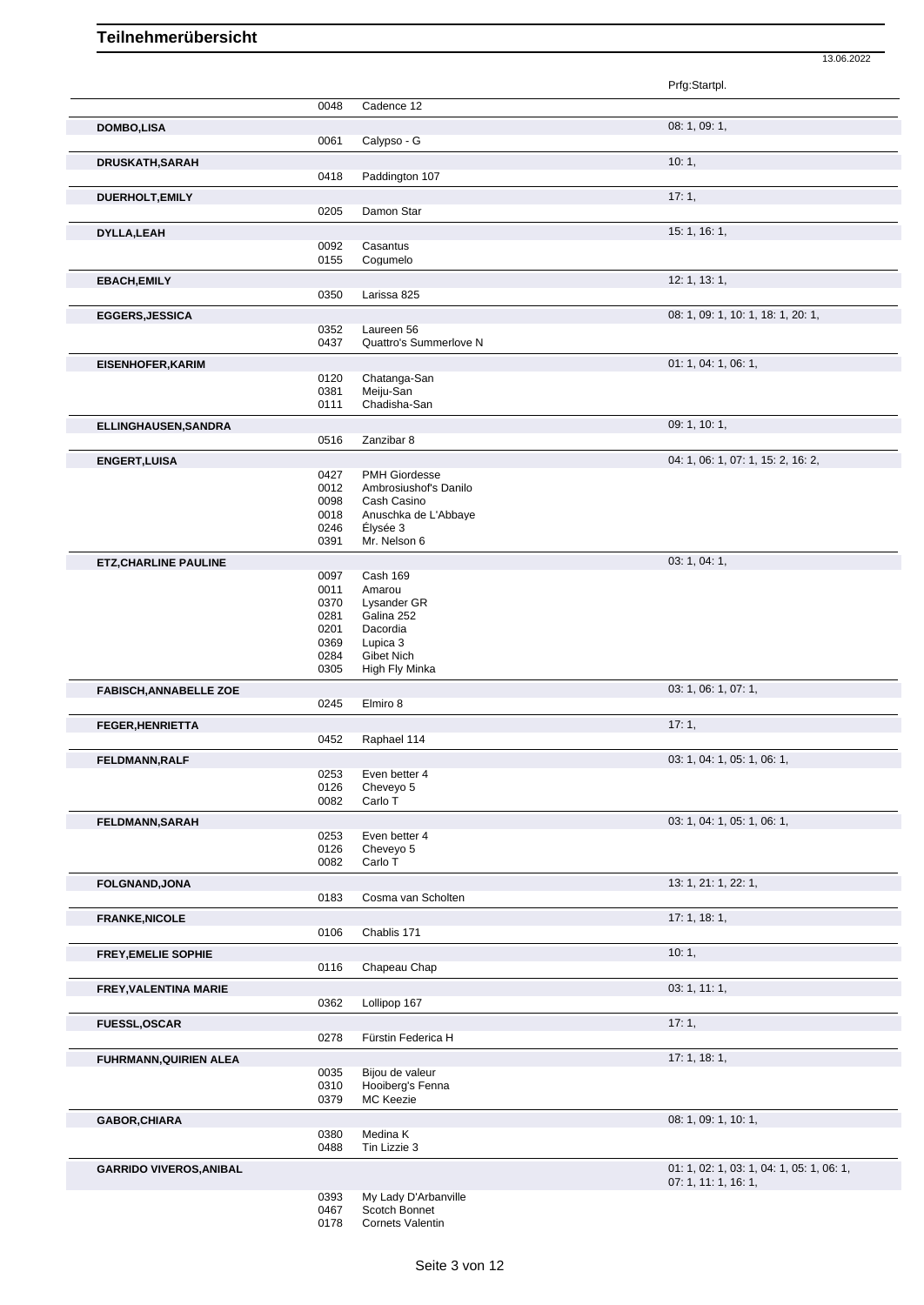Prfg:Startpl. **GENTZSCH,FRANZISKA** 02: 2, 03: 2, 04: 2, 0029 Barnaby 35<br>0289 Grace 498 Grace 498 **GLOTZBACH,LIA SOPHIE** 05: 1, 09: 1, 10: 1, 0408 Nobody is perfect 11 **GOETHLING,YVONNE** 18: 1, 20: 1, La Liva **GOSSMANN,JULIA** 09: 1, 10: 1, 23: 1, 0. 1, 23: 1, 0. 1, 23: 1, 0. 1, 23: 1, 0. 1, 23: 1, 0. 1, 23: 1, 0. 1, 23: 1, 0. 1, 23: 1, 0. 1, 23: 1, 0. 1, 23: 1, 0. 1, 23: 1, 0. 1, 23: 1, 0. 1, 23: 1, 0. 1, 23: 1, 0. 1, 23: 1, 0. 0366 Löwengang 2<br>0452 Raphael 114 Raphael 114 0293 Grenzhoehes Mount Glacier 0100 Cassidy Rock<br>0449 Quo Vadis 67 0449 Quo Vadis 67<br>0363 Lord Pizzar 0363 Lord Pizzar<br>0416 Orely 4 0416 Orely 4<br>0491 Tuc Tuo Tuc Tuc 0504 Victorinox<br>0336 Kicke Kicke **GRANESS,JULIANE** 10: 1, 11: 1, 13: 1, La jolie Etoile **GRAPE-DIEDERICH, WIEBKE** 14: 1, 15: 1, 2008 14: 1, 15: 1, 2008 0313 Indira 208<br>0334 Kendra 18 Kendra 18 **GROEGER,SARAH** 07: 2, 0103 Catfish<br>0260 Figo 69 Figo 69 **GUBA,MARIELLE** 06: 1, Leroy Lord of Legends **GUENTHER,CLARA** 13: 1, 0285 Ginette la Gamine **GUNDERMANN,JARNE** 2014: 1, 05: 1, 06: 1, 06: 1, 06: 1, 06: 1, 06: 1, 06: 1, 05: 1, 06: 1, 06: 1, 06: 1, 06: 1, 06: 1, 06: 1, 06: 1, 06: 1, 06: 1, 06: 1, 06: 1, 06: 1, 06: 1, 06: 1, 06: 1, 06: 1, 06: 1, 06: 1, 06: 1, 06: 1 0394 Mylady Maxima **HAASS,JESSICA** 09: 1, 09: 1, 09: 1, 09: 1, 09: 1, 09: 1, 09: 1, 09: 1, 09: 1, 09: 1, 09: 1, 09: 1, 09: 1, 09: 1, 09: 1, 09: 1, 09: 1, 09: 1, 09: 1, 09: 1, 09: 1, 09: 1, 09: 1, 09: 1, 09: 1, 09: 1, 09: 1, 09: 1, 09: 1, 09: 0493 Ty's Lennox Louis **HAEUSSER,CHANTAL** 03: 1, 04: 1, 05: 1, 06: 1, 0115 Champ 225 0316 It's El Primero's Son<br>0367 Lucky Shutterfly H 0367 Lucky Shutterfly H<br>0374 Magic vd Watermo Magic vd Watermolen **HAEUSSER,JACQUELINE** 03: 1, 04: 1, 05: 1, 06: 1, 06: 1, 06: 1, 06: 1, 06: 1, 06: 1, 06: 1, 06: 1, 06: 1, 05: 1, 06: 1, 06: 1, 05: 1, 06: 1, 05: 1, 06: 1, 05: 1, 06: 1, 05: 1, 06: 1, 05: 1, 06: 1, 05: 1, 05: 1, 06: 1, 05: 0115 Champ 225<br>0316 It's El Prime 0316 It's El Primero's Son<br>0367 Lucky Shutterfly H Lucky Shutterfly H 0374 Magic vd Watermolen **HAIZMANN,LOUISA** 15: 1, 16: 1, 0506 Vin-Lee G **HARTMANN,EMILY** 09: 1, 10: 1, 0087 Caruso 518 **HASLINGER,KIM** 22: 1, Coria Levista **HECKER,RICCARDA** 18: 1, 20: 1, Day Light 17 **HEIGL,REBECCA** 09: 1, 10: 1, 0215 Dexter 274 Dexter 274 **HEIN,LEA** 03: 2, 05: 2, 0479 Strohpuppe 0147 Clip my Jonny 0141 Classic Dream 35 0361 Locomotion S **HEINZ,TAMARA** 08: 1, 09: 1, 10: 1, 17: 1, 18: 1, 09: 1, 10: 1, 17: 1, 18: 1, 19: 1, 20: 2, 23: 1, 0378 Maximus T<br>0262 Fine Young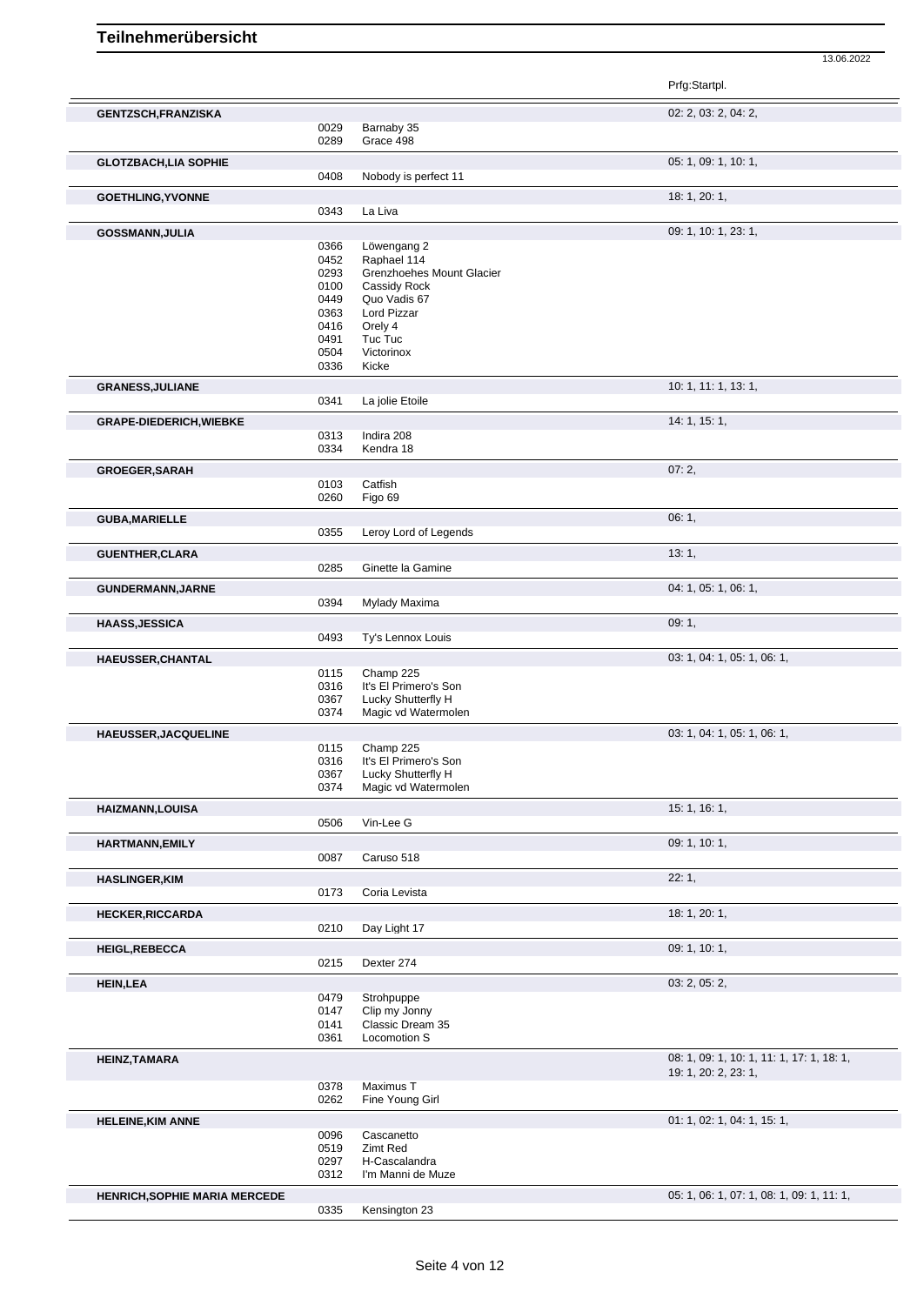|                                  |              |                                             | 13.06.2022                                |
|----------------------------------|--------------|---------------------------------------------|-------------------------------------------|
|                                  |              |                                             | Prfg:Startpl.                             |
| <b>HERRIGER, MILENA</b>          |              |                                             | 01: 1, 02: 1,                             |
|                                  | 0348         | Lanero 17                                   |                                           |
| <b>HESLER, FLORIA-SOPHIE VON</b> |              |                                             | 20: 1, 22: 1,                             |
|                                  | 0274         | Freienfeldes Payper Flinder                 |                                           |
| <b>HIERONYMI,TESSA</b>           |              |                                             | 05: 1, 06: 1, 07: 1, 08: 1, 09: 1, 10: 1, |
|                                  |              |                                             | 11: 1, 19: 1, 20: 1, 23: 1,               |
|                                  | 0413<br>0028 | On Top King William 2<br><b>Baltic Blue</b> |                                           |
|                                  |              |                                             | 09: 1, 10: 1,                             |
| HILLENBRAND, KATHARINA           | 0398         | Nelson 250                                  |                                           |
| HOFFMANN, CHRISTIANE             |              |                                             | 02: 1, 14: 1, 15: 2, 16: 1,               |
|                                  | 0143         | Clever & Smart 7                            |                                           |
|                                  | 0086         | Cartorrada                                  |                                           |
|                                  | 0109         | Chacco's Balou PS                           |                                           |
|                                  | 0054         | Calgary 98                                  |                                           |
|                                  | 0041         | <b>Brave Star</b>                           |                                           |
|                                  | 0323         | Jules B                                     |                                           |
| <b>HOFMANN,LINNEA</b>            |              |                                             | 24:1,                                     |
|                                  | 0015         | Amsden                                      |                                           |
|                                  | 0412         | Oh la la ZGH                                |                                           |
|                                  | 0385         | Miss Pepper 11                              |                                           |
| HOHLER, ELIAS                    | 0171         | Coolman 68                                  | 04: 2, 06: 2,                             |
|                                  | 0182         | Corsino TH                                  |                                           |
|                                  | 0512         | Winningmoon                                 |                                           |
|                                  | 0091         | Casanja                                     |                                           |
|                                  | 0145         | Clintin                                     |                                           |
|                                  | 0105         | Cero's Boy                                  |                                           |
|                                  | 0172         | Corelia Blue                                |                                           |
|                                  | 0306         | Hisballah                                   |                                           |
|                                  | 0349         | Lapalou 2                                   |                                           |
|                                  | 0405         | Nilsson de Reve W                           |                                           |
|                                  | 0485         | Tangelupp                                   |                                           |
|                                  | 0501         | Vagos                                       |                                           |
|                                  | 0040         | Branshi                                     |                                           |
|                                  | 0465         | Schröder 53                                 |                                           |
|                                  | 0283<br>0094 | Georgina L 4<br>Cascadelli                  |                                           |
|                                  |              |                                             |                                           |
| HOLZSCHUH, AMY                   | 0254         | Evolet 4                                    | 03: 1, 04: 1, 05: 1, 06: 1,               |
|                                  | 0064         | Canetta <sub>2</sub>                        |                                           |
|                                  | 0433         | Quaisa Quim                                 |                                           |
| HOLZSCHUH, HANNAH                |              |                                             | 03: 2, 04: 2, 05: 2, 06: 2,               |
|                                  | 0254         | Evolet 4                                    |                                           |
|                                  | 0064         | Canetta 2                                   |                                           |
|                                  | 0433         | Quaisa Quim                                 |                                           |
| HUNDEBECK, STEPHANIE             |              |                                             | 17:1,                                     |
|                                  | 0459         | Royal-Silver                                |                                           |
| JACKSCHATH,LEA                   |              | Sunshine 737                                | 24:1,                                     |
|                                  | 0482         |                                             |                                           |
| JAKOB, ANY                       | 0315         | Inesse Taonga                               | 17:1,                                     |
|                                  |              |                                             |                                           |
| JAKOBY, DANIELA                  | 0267         | Flying Frieda 5                             | 10: 1, 19: 1, 20: 1,                      |
|                                  |              |                                             | 20: 1, 22: 1,                             |
| JENDROSSEK, SHERIN               | 0232         | Dream On 12                                 |                                           |
| <b>JESCHE, CAROLIN VON</b>       |              |                                             | 12: 1, 22: 1,                             |
|                                  | 0442         | Quin 10                                     |                                           |
| JONAS, MICHELLE                  |              |                                             | 10:1,                                     |
|                                  | 0158         | Coloured Socks GF                           |                                           |
| JONIGKEIT, LEONIE                |              |                                             | 14: 2, 15: 2, 16: 2,                      |
|                                  | 0176         | Cornet's Glory                              |                                           |
|                                  | 0206         | Dani 12                                     |                                           |
|                                  | 0328         | Kamelita KHR                                |                                           |
|                                  | 0042         | Brooklyn 45                                 |                                           |
|                                  | 0149         | Clover-Leaf                                 |                                           |
|                                  | 0422         | Peppels KHR                                 |                                           |
|                                  | 0247         | Emerald's Ella                              |                                           |
|                                  | 0213         | Denver 263                                  |                                           |
|                                  | 0477         | Stalou B                                    |                                           |
|                                  | 0006         | Aganix's Amelie                             |                                           |
| KAISER, ZOELLE                   |              |                                             | 01: 1, 02: 1, 03: 1, 04: 1,               |

 New Contact Chili Knight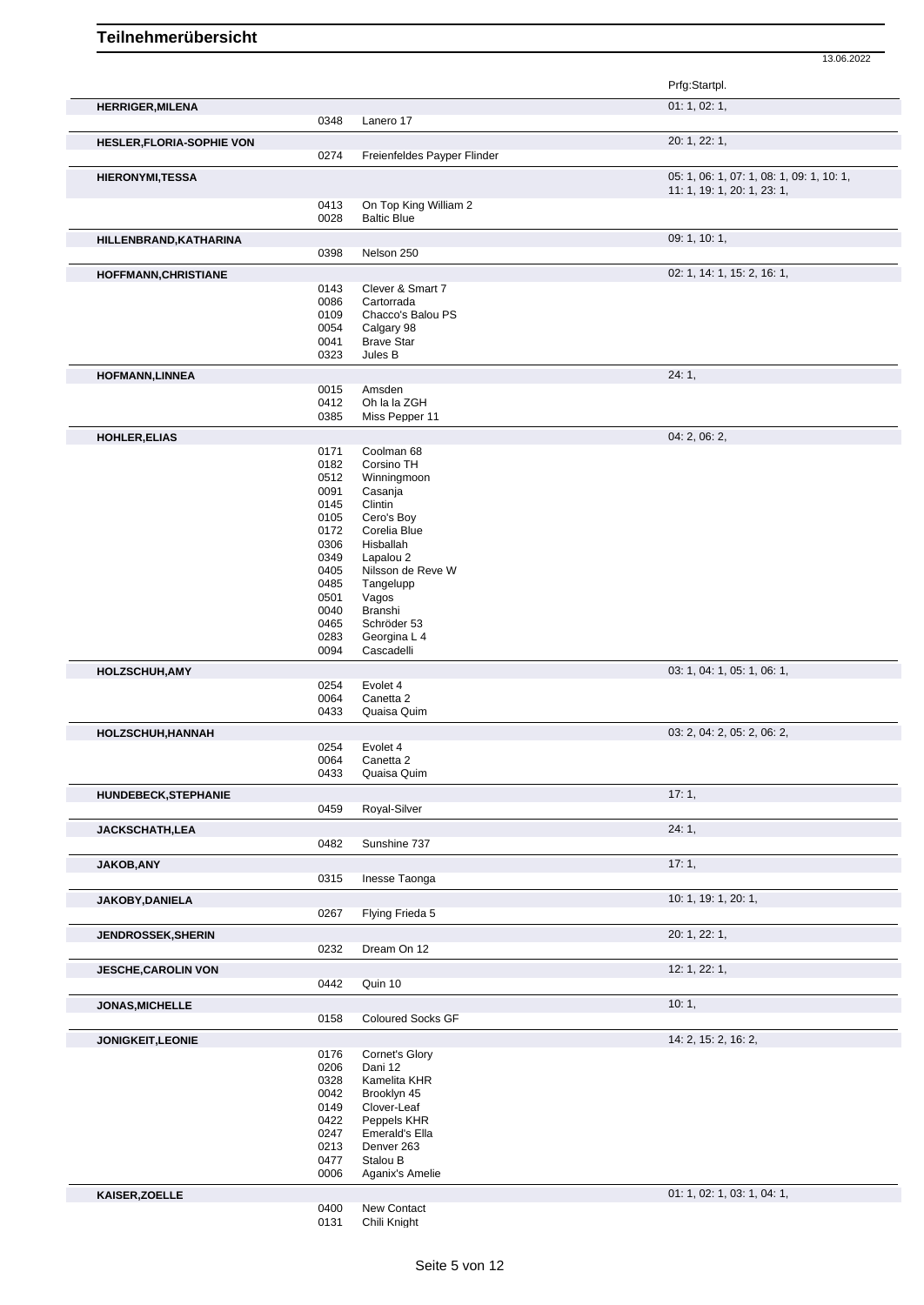|                                |              |                                        | Prfg:Startpl.                      |
|--------------------------------|--------------|----------------------------------------|------------------------------------|
| KALTE, CHIARA                  |              |                                        | 17:1,                              |
|                                | 0203         | Daiquiri Del Sol                       |                                    |
| <b>KARNASCH,LISA</b>           |              |                                        | 03: 1, 04: 1, 05: 1, 08: 1, 09: 1, |
|                                | 0224<br>0317 | Don Bosco 16<br>It's me Mukbil Aykut   |                                    |
|                                | 0364         | Loreano T                              |                                    |
| <b>KATH, MARION</b>            |              |                                        | 10: 1, 19: 1, 20: 1,               |
|                                | 0078         | Carl 90                                |                                    |
| <b>KAYSER, NINA VON</b>        |              |                                        | 05: 1, 06: 1,                      |
|                                | 0011<br>0071 | Amarou<br>Cara Lee                     |                                    |
|                                | 0390         | Mosca de Capitola                      |                                    |
| <b>KEMMESIES, NEA</b>          |              |                                        | 11:1, 13:1,                        |
|                                | 0090         | Casaltino 3                            |                                    |
| <b>KEMPEN, KRISTINA</b>        |              |                                        | 16:1,                              |
|                                | 0214         | Descansado                             |                                    |
| <b>KEMPF, SOPHIA</b>           |              |                                        | 13: 1, 22: 1,                      |
|                                | 0034         | <b>Ben 486</b>                         |                                    |
| KILLIAN, HEIDI                 | 0151         | Coco Rico 2                            | 05: 1, 06: 1, 07: 1, 08: 1, 09: 1, |
|                                | 0119         | Chaspa 3                               |                                    |
|                                | 0430         | Pretty Woman 219                       |                                    |
|                                | 0279         | Gabanna                                |                                    |
| KILLIAN, SVENJA                |              |                                        | 01: 1, 06: 1,                      |
|                                | 0151<br>0119 | Coco Rico 2<br>Chaspa 3                |                                    |
|                                | 0279         | Gabanna                                |                                    |
| KISSELBACH, ALEXANDER          |              |                                        | 04:2,                              |
|                                | 0510         | Wild Emotion G                         |                                    |
|                                | 0047<br>0007 | C-Indira 3<br>Agarus T                 |                                    |
|                                | 0165         | Contina 51                             |                                    |
| KITTCHEN, LARA                 |              |                                        | 20: 1, 22: 1,                      |
|                                |              |                                        |                                    |
| <b>KLEE, JASMIN MARIE</b>      |              |                                        | 15: 2, 16: 2,                      |
|                                | 0332<br>0371 | Karo Ass M<br>M&M s van de Zuuthoeve Z |                                    |
|                                |              |                                        | 17: 1, 20: 1,                      |
| <b>KLEIN, ANNALENA</b>         | 0112         | Chakira 71                             |                                    |
| <b>KLEIN, NIKLAS ALEXANDER</b> |              |                                        | 05: 1, 08: 2,                      |
|                                | 0503         | Valeska 114                            |                                    |
|                                | 0223         | Diwein                                 |                                    |
| <b>KLINK, JENNIFER</b>         |              |                                        | 03: 1, 05: 1, 06: 1,               |
|                                | 0368         | Luigi 289                              |                                    |
| <b>KLOS, ANN-SOPHIE</b>        | 0114         | Chamaro                                | 01: 1, 02: 2, 03: 2,               |
|                                | 0110         | Chacomo 32                             |                                    |
|                                | 0388         | Montanus 27                            |                                    |
| <b>KLUG, JENNA</b>             |              |                                        | 09: 1, 16: 1,                      |
|                                | 0302         | Heaven vh Scheefkasteel                |                                    |
| <b>KNAUER, VICTORIA</b>        |              | Glenn 171                              | 09: 1, 10: 1,                      |
|                                | 0287         |                                        |                                    |
| KNIRSCH, IDA-ELISABETH         | 0520         | Pandora                                | 24:1,                              |
|                                |              |                                        | 05: 1, 08: 1, 09: 1, 11: 1,        |
| <b>KNOBLOCH, MIRJAM</b>        | 0489         | <b>Top Grey</b>                        |                                    |
| <b>KNOPIK, JANINA</b>          |              |                                        | 22:2,                              |
|                                | 0453         | Rattenkind ox                          |                                    |
|                                | 0450         | R-Zwo-D-Zwo el Rat ox                  |                                    |
| KOCH, MICHELLE                 |              |                                        | 10: 1, 13: 1,                      |
|                                | 0186         | Crazy Dream F                          |                                    |
| KONAREK, LAURA                 |              |                                        | 04:1,                              |
|                                | 0059         | Calimera 69                            |                                    |
| KOTTWITZ,EMMA                  |              |                                        | 08: 2, 09: 2, 10: 1,               |
|                                | 0023<br>0515 | Ba Lou 2<br>Zanko 3                    |                                    |
| <b>KRAEMER, NINA</b>           |              |                                        | 10:1,                              |
|                                | 0099         | Cassandra 394                          |                                    |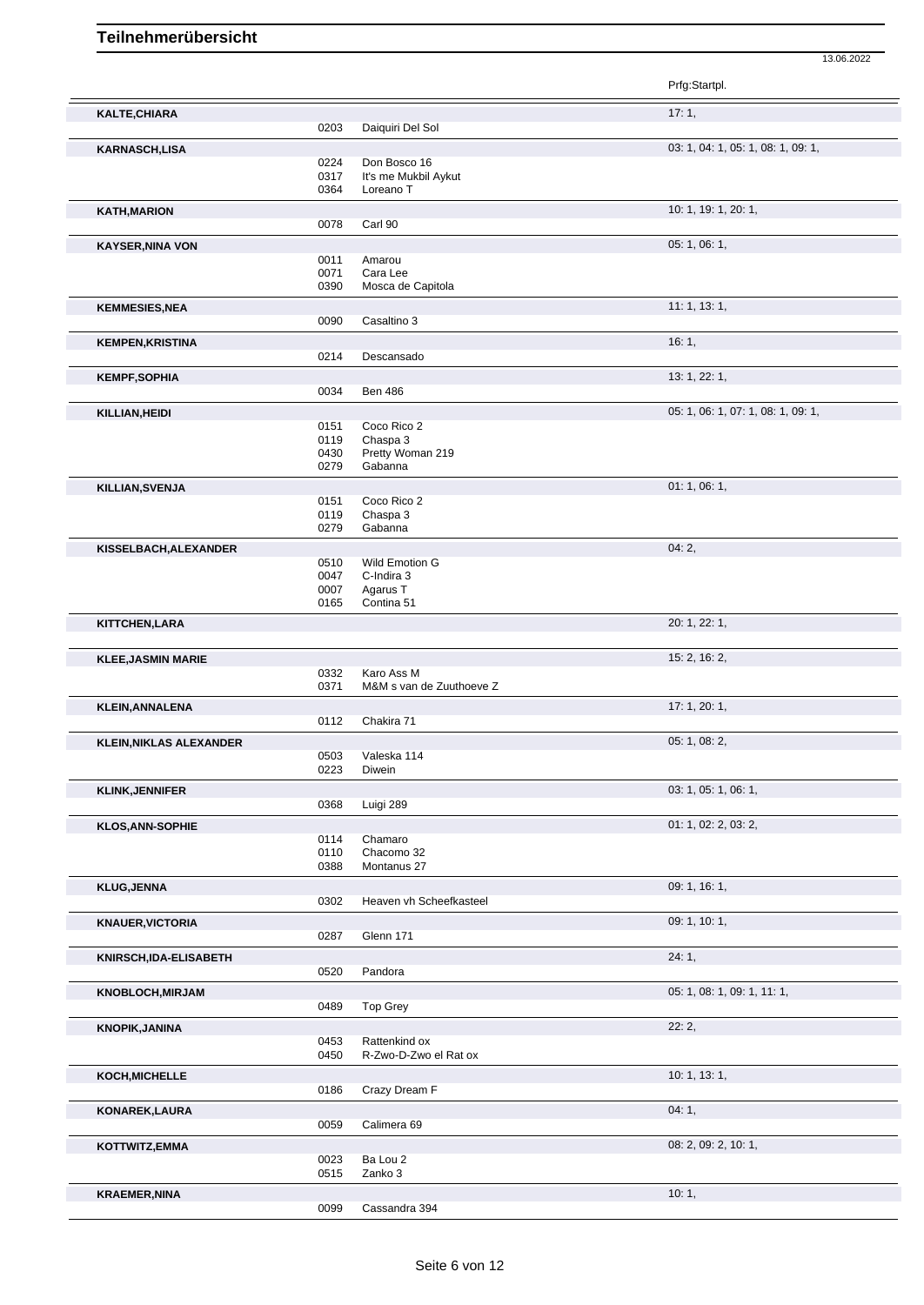Prfg:Startpl. **KRANZ,MICHAEL** 09: 1, 0063 Can do it 20<br>0200 Dacara 7 Dacara 7 **KRANZ,NILS** 09: 1, 10: 1, 0252 ET-Triple **KRAUSE,EDDA** 08: 1, 09: 1, 09: 1, 09: 1, 09: 1, 09: 1, 09: 1, 09: 1, 09: 1, 09: 1, 09: 1, 09: 1, 09: 1, 09: 1, 09: 1, 09: 1, 09: 1, 09: 1, 09: 1, 09: 1, 09: 1, 09: 1, 09: 1, 09: 1, 09: 1, 09: 1, 09: 1, 09: 1, 09: 1, 09: 1 Aber Hallo 32 **KRAUSS,MAXIMILIAN** 01: 2, 02: 2, 03: 2, 03: 2, 03: 2, 03: 2, 03: 2, 03: 2, 03: 2, 03: 2, 03: 2, 03: 2, 03: 2, 03: 2, 03: 2, 03: 2, 03: 2, 03: 2, 03: 2, 03: 2, 03: 2, 03: 2, 03: 2, 03: 2, 03: 2, 03: 2, 03: 2, 03: 2, 03: 2, 0174 Coriana 34<br>0164 Contico 3 0164 Contico 3<br>0448 Qunoh 0448 Qunoh<br>0075 Carell o 0075 Carell d'Amour<br>0027 Baloue's Girl 0027 Baloue's Girl<br>0154 Coeur de Pira 0154 Coeur de Pirate 4<br>0402 Nibali 0402 Nibali<br>0480 Sueha Suehaila 0421 Peaky Blinder 2 0241 Elaiza 4 0314 Indy 41 **KREKER,PHILIPP** 05: 1, 0050 Caitano 48 **KRUEGER,MAX** 05: 1, 06: 1, 11: 1, 0229 Donna Lilly M **KUEHN,ANNIKA** 03: 1, 15: 2, 16: 2, 0188 Crespo 6 0235 Dugi Otok<br>0249 Empire 20 0249 Empire 201<br>0435 Quantico vo 0435 Quantico vom Klint<br>0500 Uricado 0500 Uricado<br>0132 Chilly Li 0132 Chilly Lilly ZH<br>0074 Caramba ZH Caramba ZH **KUNKEL,MARINA** 04: 1, 04: 1, 04: 1, 0517 Zazu de Semilly Zazu de Semilly **KUNZ,LISA** 12: 1, 18: 1, 20: 1, 20: 1, 20: 1, 20: 1, 20: 1, 20: 1, 20: 1, 20: 1, 20: 1, 20: 1, 20: 1, 20: 1, 20: 1, 0076 Carenzos Casanova<br>0256 Faron O'Hesseln Faron O'Hesseln **KUNZ,SASKIA** 04: 1, 06: 1, 06: 1, 06: 1, 06: 1, 06: 1, 06: 1, 06: 1, 06: 1, 06: 1, 06: 1, 06: 1, 06: 1, 06: 1, 06: 1, 06: 1, 06: 1, 06: 1, 06: 1, 06: 1, 06: 1, 06: 1, 06: 1, 06: 1, 06: 1, 06: 1, 06: 1, 06: 1, 06: 1, 06: 1 0518 Zenit K<br>0429 Power ( Power Girl van de Beuzerik **KURTENBACH,ANNETTE LARISSA** 17: 1, 0248 Emma D **LAMBERTH,CHRISTOPH** 01: 2, 02: 2, 03: 2, 14: 2, 15: 2, 0483 Surinam 2<br>0456 Rio 283 0456 Rio 283<br>0329 Kanesse Kanesse 0212 Delano 94 0298 Handsome 13<br>0324 Just Kidding 4 Just Kidding 4 **LAMERS,ZARINA** 0052 Calea Corazón **Calea Corazón** 01: 1, 02: 1, 11: 1, 14: 1, 15: 1, Calea Corazón 0509 Warino 64<br>0365 Lovely Lac 0365 Lovely Lady Lou<br>0122 Cheriksen Cheriksen **LANGENHEIM,SASKIA** 10: 1, 2004/07/2012 12: 1, 2004/07/2012 12: 1, 2006/07/2012 12: 1, 2006/07/2012 12: 1, 2006/07/2012 12: 1, 2006/07/2012 12: 1, 2006/07/2012 12: 2006/07/2012 12: 2007/2012 12: 2007/2012 12: 2007/2012 12: Quinaro 11 **LATTA,NATHALIE JENNIFER** 0244 Eleiza **COMPASSE 1, 09: 1, 09: 1, 09: 1, 09: 1, 09: 1,** Eleiza **LAUTENSCHLAEGER-CZERNEK,EV** 03: 1, 04: 1, 16: 1, 0046 Bussy Girl<br>0032 Bella-Donr 0032 Bella-Donna 15<br>0495 Unicorn van Ove Unicorn van Overis **LAUX,BERTRAM** 01: 1, 02: 1, 05: 1, 14: 1, 15: 1, 0251 Esra HH<br>0360 Livia B 3 Livia B 3 **LAUX, JOERG** 03: 2, 05: 1, 15: 1, 16: 1, 16: 1, 16: 1, 16: 1, 16: 1, 16: 1, 16: 1, 16: 1, 16: 1, 16: 1, 16: 1, 16: 1, 16: 1, 16: 1, 16: 1, 16: 1, 16: 1, 16: 1, 16: 1, 16: 1, 16: 1, 16: 1, 16: 1, 16: 1, 16: 1, 16: 1, 16: 1 Nennette du Chateau L 0081 Carla Columna L 0193 Curt the Cute<br>0080 Carla Caronia Carla Caronja L **LEMMERZ,ALINA** 03: 1, 06: 1,

13.06.2022

Seite 7 von 12

**LENTH,LAURA** 10: 1, 19: 1, 20: 1,

0079 Carla 246 0318 Ivo W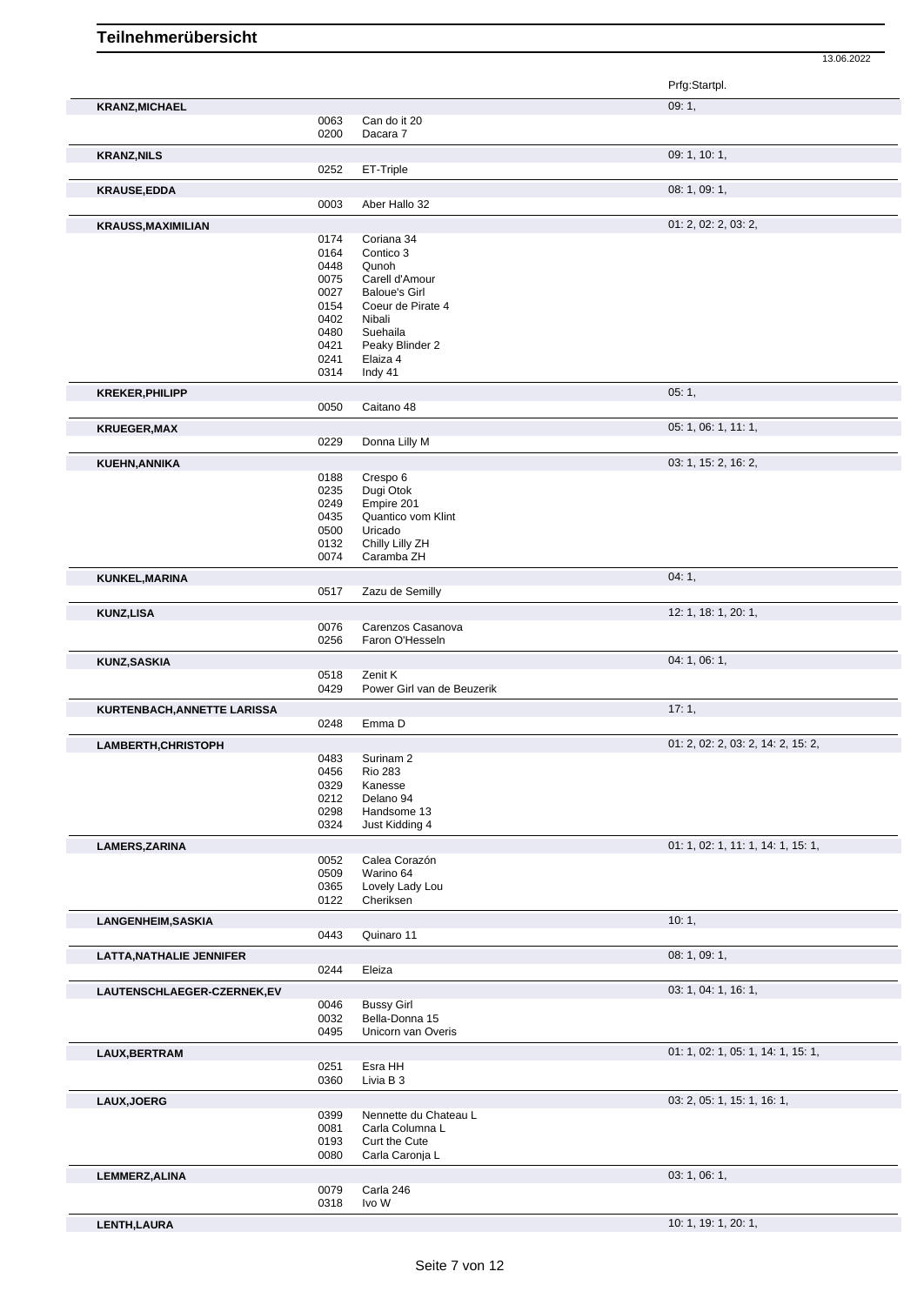|                             |                      |                                                    | Prfg:Startpl.                             |
|-----------------------------|----------------------|----------------------------------------------------|-------------------------------------------|
|                             | 0281                 | Galina 252                                         |                                           |
| <b>LEONHARDT, LUISA</b>     |                      |                                                    | 18: 1, 20: 1,                             |
|                             | 0187                 | Creme Lady                                         |                                           |
| <b>LESSING, ANINA</b>       |                      |                                                    | 17:1, 18:1,                               |
|                             | 0463                 | Sanina 3                                           |                                           |
| <b>LOECHTE DR., BARBARA</b> | 0419                 | Paloma 311                                         | 18: 1, 20: 1,                             |
|                             |                      |                                                    | 05: 1, 06: 1, 09: 1,                      |
| LOESCHKE, MAXIMILIANE       | 0016                 | Anna Z                                             |                                           |
| LOEW, MARCO                 |                      |                                                    | 01: 2, 02: 2, 03: 2, 04: 2, 05: 2, 06: 2, |
|                             |                      |                                                    | 07: 2, 14: 2, 15: 2,                      |
|                             | 0021<br>0444         | Aria 9<br>Quinny Medoc                             |                                           |
|                             | 0292                 | Granturana                                         |                                           |
|                             | 0269                 | <b>Flying Temptation</b>                           |                                           |
|                             | 0440                 | Quibelle 37                                        |                                           |
|                             | 0053<br>0291         | Calea R<br><b>Grand Hope</b>                       |                                           |
|                             | 0330                 | Kannut 2                                           |                                           |
|                             | 0474                 | Solo con Giotto 3                                  |                                           |
|                             | 0268<br>0498         | <b>Flying Frodo</b><br><b>Upper East Side</b>      |                                           |
|                             |                      |                                                    | 17:1,                                     |
| <b>MALENICA, ANNA MARIA</b> | 0301                 | Harry Potter B                                     |                                           |
| <b>MALKMUS, SOPHIA</b>      |                      |                                                    | 12: 1, 20: 1, 22: 1,                      |
|                             | 0230                 | Dori 77                                            |                                           |
| <b>MASSMANN, ANTONIA</b>    |                      |                                                    | 09: 2, 10: 1, 11: 1, 12: 1, 13: 1, 16: 1, |
|                             |                      |                                                    | 19: 1, 20: 1,                             |
|                             | 0084<br>0217         | Carlson 114<br>Diamar <sub>2</sub>                 |                                           |
|                             |                      |                                                    |                                           |
| <b>MATZ,HELENA</b>          | 0411                 | O'Sarah                                            | 12: 1, 13: 1, 21: 1, 22: 1,               |
| <b>MATZ,MARLENE</b>         |                      |                                                    | 06: 1, 09: 1,                             |
|                             | 0068                 | Caprice Encore                                     |                                           |
| <b>MAYER, FELIX</b>         |                      |                                                    | 12: 1, 13: 1,                             |
|                             | 0431                 | <b>Promise Shutterfly</b>                          |                                           |
| <b>MAYER, SINA</b>          |                      |                                                    | 12: 1, 13: 1,                             |
|                             | 0194                 | Curtis <sub>65</sub>                               |                                           |
| <b>MECKEL, ANKE</b>         |                      |                                                    | 18: 1, 20: 1,                             |
|                             | 0236                 | Dumbledor HL                                       |                                           |
| <b>MERTEN, FRANZISKA</b>    | 0255                 | Face 18                                            | 01: 2, 02: 2, 06: 2, 14: 2, 15: 2, 16: 1, |
|                             | 0138                 | Cinderella S 5                                     |                                           |
|                             | 0055                 | Calidor VA                                         |                                           |
|                             | 0276<br>0129         | Fritz Feuerblitz 4<br>Chice Lotti M                |                                           |
|                             |                      |                                                    | 12: 1, 13: 1, 21: 1, 22: 1,               |
| MICHALKA, MAYA              | 0069                 | Caprice P 3                                        |                                           |
| <b>MOHN, THERESA</b>        |                      |                                                    | 01: 1, 02: 1, 03: 1, 04: 2, 05: 2, 06: 2, |
|                             |                      |                                                    | 07: 2, 15: 1,                             |
|                             | 0005                 | <b>Afra 161</b><br>Quizak                          |                                           |
|                             | 0447<br>0019         | Apache 273                                         |                                           |
| <b>MORETH, MARA</b>         |                      |                                                    | 11: 1, 12: 1,                             |
|                             | 0337                 | Kilky                                              |                                           |
| <b>MOURET, LAVINIA</b>      |                      |                                                    | 05: 1, 06: 1, 08: 1, 09: 1, 10: 1, 11: 1, |
|                             |                      |                                                    | 16:1,                                     |
|                             | 0025<br>0282         | <b>Ballinagore Bambi</b><br>Gaytano 7              |                                           |
|                             | 0216                 | Diadeem                                            |                                           |
| MUELLER, ALINA-THERESA      |                      |                                                    | 10:1,                                     |
|                             | 0417                 | Pacco 110                                          |                                           |
| MUELLER, CHARLOTTE          |                      |                                                    | 08: 1, 09: 1, 15: 1, 16: 1,               |
|                             | 0436                 | Quantum Quattro van de Tip                         |                                           |
| <b>MUENCH, KLARA</b>        |                      |                                                    | 05: 1, 09: 1,                             |
|                             |                      | Silver Star 38                                     |                                           |
|                             | 0468                 |                                                    |                                           |
|                             |                      |                                                    | 06: 1, 14: 1, 15: 1, 16: 2,               |
|                             | 0464                 | Save Me                                            |                                           |
| MURMANN, RICHARD            | 0175<br>0067<br>0446 | Cornet's Cannavaro LB<br>Capital Reef<br>Quisallca |                                           |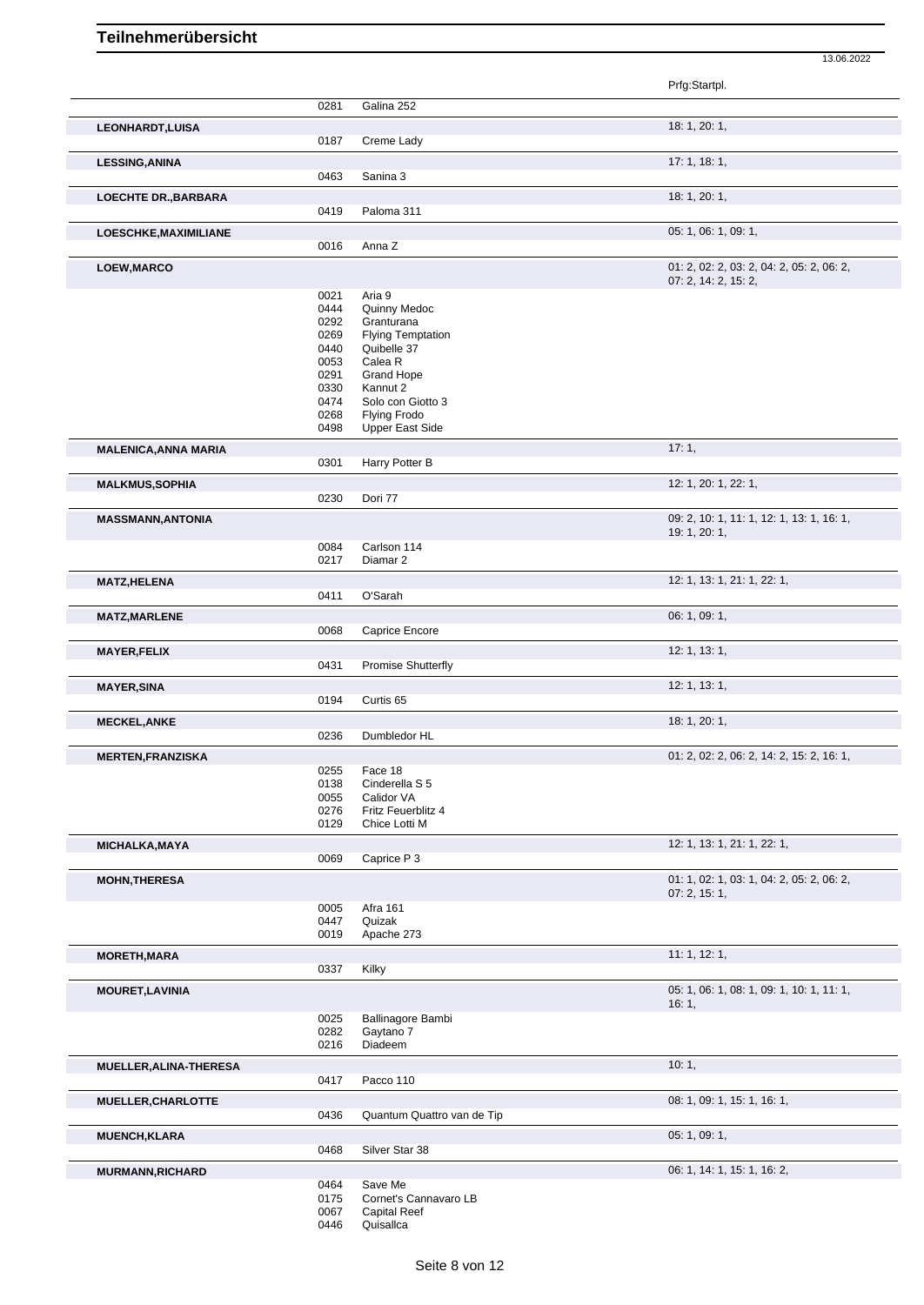|                           |      |                         | Prfg:Startpl.                      |
|---------------------------|------|-------------------------|------------------------------------|
|                           | 0108 | Chacco's Ass            |                                    |
| <b>MUSKOPF,ISABELL</b>    |      |                         | 09: 1, 10: 1, 11: 1,               |
|                           | 0201 | Dacordia                |                                    |
| NACHTWEIN, JOHANNA        |      |                         | 13: 1, 22: 1,                      |
|                           | 0093 | Cäsar T 3               |                                    |
|                           |      |                         | 09: 1, 10: 1,                      |
| NADJSOMBATI, MELANIE      | 0484 | Sveja 2                 |                                    |
|                           |      |                         |                                    |
| NAUMANN, SASCHA           | 0036 | Black Beauty 107        | 08: 1, 09: 1, 15: 1, 16: 1,        |
|                           | 0351 | Laslo 43                |                                    |
| NEIFER, ANDREA            |      |                         | 06: 1, 09: 1, 15: 1,               |
|                           | 0024 | Ballerina 330           |                                    |
| NEUMANN, VALESKA          |      |                         | 12:1,                              |
|                           | 0397 | <b>Nele 167</b>         |                                    |
|                           |      |                         | 01: 1, 03: 2, 05: 2,               |
| <b>NOS, STEFANIE</b>      | 0344 | Lady Lorina N           |                                    |
|                           | 0039 | Borussia N              |                                    |
|                           | 0159 | Concordia N             |                                    |
|                           | 0062 | Camilla N               |                                    |
|                           | 0266 | Flotte Lotte N          |                                    |
|                           | 0218 | Diarada 24              |                                    |
|                           | 0152 | Coconut Kiss N          |                                    |
|                           | 0304 | Hickstead's Happiness N |                                    |
|                           | 0060 | Call me Barbie          |                                    |
| OEST, CLEO                |      |                         | 20:1,                              |
|                           | 0395 | Nachtfrost              |                                    |
| OHNEMUELLER, CLARA        |      |                         | 08: 1, 09: 1,                      |
|                           | 0475 | Soulmate 21             |                                    |
| OLDENBURG, IDA            |      |                         | 17: 1, 18: 1, 20: 1, 23: 1,        |
|                           | 0204 | Dajana 89               |                                    |
|                           |      |                         |                                    |
| OLDENBURG, KAETHE         | 0460 |                         | 22: 1, 23: 1,                      |
|                           |      | Sainte's Delapan        |                                    |
| <b>OLSCHEWSKI,FABIANA</b> |      |                         | 04:1,06:1,                         |
|                           | 0166 | Contino 58              |                                    |
| ORTH, CARA                |      |                         | 10:1, 11:1,                        |
|                           | 0196 | C'est la vie E          |                                    |
| <b>OSTER, EMILIA</b>      |      |                         | 22: 1, 24: 2,                      |
|                           |      |                         |                                    |
|                           |      |                         |                                    |
|                           |      |                         |                                    |
| OSTER,NINA MARIA          |      |                         | 24:1                               |
|                           |      |                         |                                    |
| PAESLER, EMILIA           |      |                         | 22: 1, 23: 1,                      |
|                           | 0357 | Lieselotte WV           |                                    |
| PARTENFELDER, ROBIN       |      |                         | 06: 1, 07: 1, 08: 1, 11: 1, 16: 1, |
|                           | 0331 | Karli von Stein         |                                    |
|                           |      |                         |                                    |
| PAULY, MELINA             | 0220 | Dimagica                | 17: 1, 18: 1,                      |
|                           | 0226 | Donaufalke 4            |                                    |
|                           |      |                         |                                    |
| PAWLETTA, SABRINA         |      |                         | 04:1,                              |
|                           | 0356 | Let's do it 13          |                                    |
| PELLMANN, NAVINA          |      |                         | 10: 1, 18: 1, 20: 1,               |
|                           | 0492 | Ty's Condor             |                                    |
| PFAHL, MARLEEN            |      |                         | 22: 1, 23: 1,                      |
|                           | 0424 | Philu 5                 |                                    |
| PHILIPP, NATASCHA         |      |                         | 17:1, 18:1,                        |
|                           | 0508 | Vincenzo 11             |                                    |
|                           |      |                         |                                    |
| PHILIPPS, ERHARD          | 0133 | Chrystal Head           | 14:1, 15:1,                        |
|                           |      |                         |                                    |
| POCHHAMMER, PHIL VON      |      |                         | 08: 1, 09: 1, 10: 1, 11: 1,        |
|                           | 0382 | Mighty 21               |                                    |
| POLITSCHKE, LENA          |      |                         | 17:1,                              |
|                           | 0043 | Buckingham's Boy        |                                    |
| RASCH, JOANA              |      |                         | 07: 1, 08: 1, 10: 1,               |
|                           | 0117 | Chaplins Wonderpie S    |                                    |
|                           |      |                         |                                    |
| <b>REICHEL, PETER</b>     | 0157 | Coleus R                | 16:1,                              |
|                           |      |                         |                                    |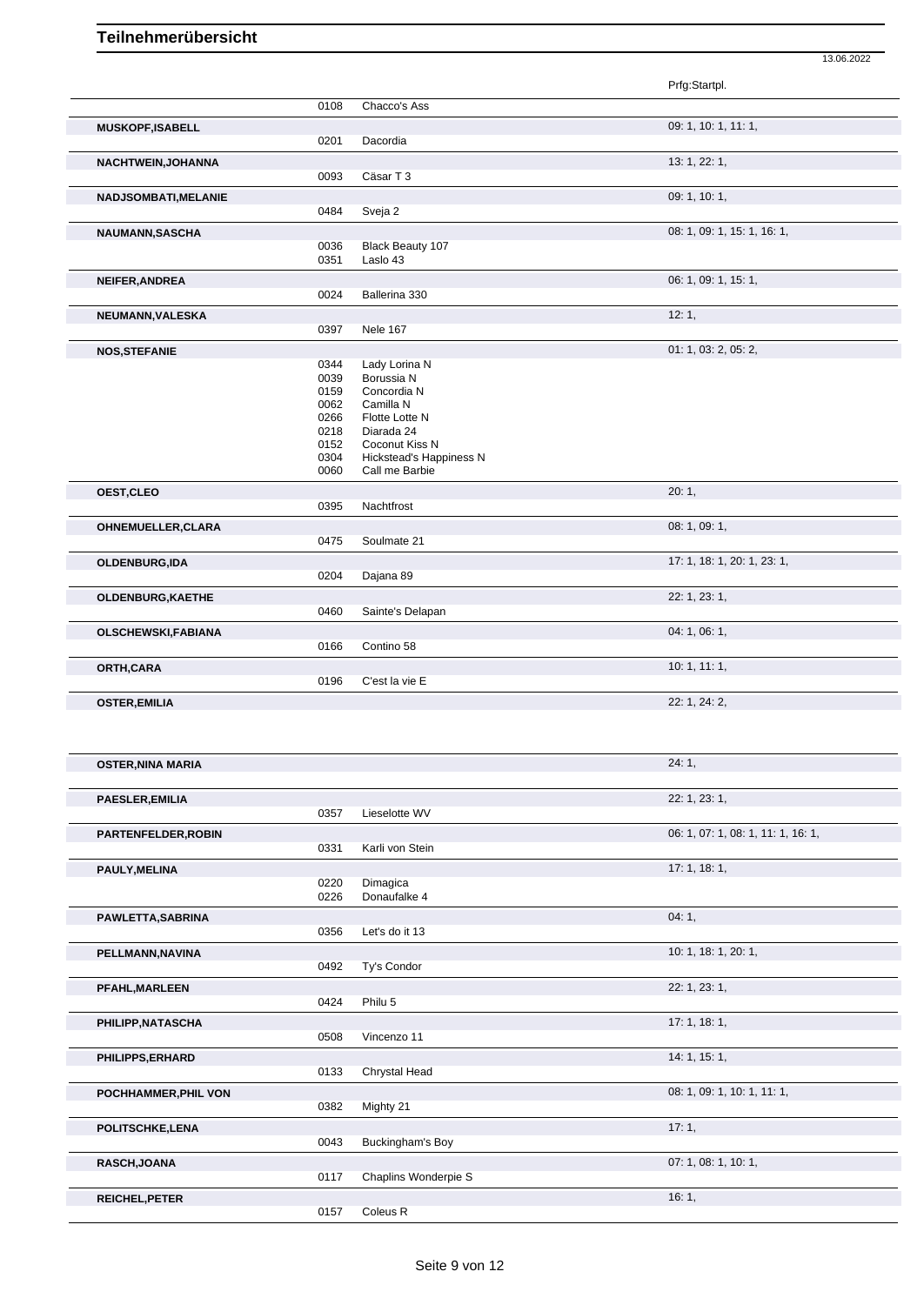|                           |              |                                      | 13.06.2022                  |
|---------------------------|--------------|--------------------------------------|-----------------------------|
|                           |              |                                      | Prfg:Startpl.               |
| REININGER, MICHAELA       | 0209         | Das kleine Schwarze 3                | 17:1,                       |
|                           |              |                                      | 09: 1, 10: 1, 11: 1,        |
| <b>RESSEL, NATALIE</b>    | 0295         | Große Liebe 4                        |                             |
| <b>REUTER, SOFIE</b>      |              |                                      | 05: 1, 08: 1,               |
|                           | 0258         | Feuerzähnchen J                      |                             |
|                           | 0309         | Hollyday 8                           |                             |
| RICKELEN, KAI INEZ VAN    | 0290         | Graf Lutger von Marschhorst          | 17:1,                       |
| <b>RITT, PAULINE</b>      |              |                                      | 04: 1, 05: 1, 06: 1,        |
|                           | 0327         | Kaiserstolz 6                        |                             |
| <b>RITTER, LEONIE</b>     |              |                                      | 06: 1, 11: 1,               |
|                           | 0020         | Arcos 14                             |                             |
|                           | 0455         | RG Couci-Couça                       |                             |
| ROSENKRANZ, SVEA          | 0207         | Dante Weltina SN                     | 18: 2, 20: 2,               |
|                           | 0001         | A Little Heartbreaker                |                             |
| <b>ROTH, KATHRIN</b>      |              |                                      | 03: 1, 04: 1, 07: 1,        |
|                           | 0065<br>0185 | Canuck<br>Cracker 39                 |                             |
|                           |              |                                      |                             |
| <b>RUDOLF, DENISE</b>     | 0272         | Frau Ella 4                          | 17:1,                       |
| RUOFF, ANNA-KATHARINA     |              |                                      | 07: 1, 15: 1,               |
|                           | 0311         | I'm Carry                            |                             |
|                           | 0045         | Burlinghton 2                        |                             |
|                           | 0072<br>0016 | Cara Mia 171<br>Anna Z               |                             |
| <b>SAILER, MARIA</b>      |              |                                      | 17:1,                       |
|                           | 0513         | Wyonna 3                             |                             |
| SAUER, CAROLA             |              |                                      | 03: 1, 04: 1, 05: 1, 06: 1, |
|                           | 0148         | Clooney 66                           |                             |
| SAWINSKI, ANNA            |              |                                      | 12:1,                       |
|                           | 0466         | Schwarze Perle 12                    |                             |
| <b>SCHARKOWSKI,LISA</b>   | 0077         | Caresino 6                           | 10: 1, 13: 1, 16: 1,        |
|                           | 0507         | Vinca Major                          |                             |
| <b>SCHAUB, NAOMI LEA</b>  |              |                                      | 08: 1, 09: 1, 10: 1, 12: 1, |
|                           | 0359         | Lintana 3                            |                             |
| <b>SCHMIDT, HANNAH</b>    |              |                                      | 04: 1, 06: 1, 07: 1,        |
|                           | 0346         | Lajos 55                             |                             |
|                           | 0407<br>0505 | No Matter 3<br>Vidalgo 11            |                             |
|                           | 0300         | Harly 6                              |                             |
|                           | 0409<br>0376 | Number Five 5<br>Master vd Hooghoeve |                             |
|                           |              |                                      | 04:2,                       |
| <b>SCHMIDT, HEIKO</b>     | 0346         | Lajos 55                             |                             |
|                           | 0407         | No Matter 3                          |                             |
|                           | 0505<br>0300 | Vidalgo 11<br>Harly 6                |                             |
|                           | 0409         | Number Five 5                        |                             |
|                           | 0376         | Master vd Hooghoeve                  |                             |
| <b>SCHMIDT, JULIA</b>     |              |                                      | 05: 1, 15: 1,               |
|                           | 0121         | Cheerio Sir Toby 3                   |                             |
| <b>SCHMIDT,LUISA</b>      |              |                                      | 08: 1, 09: 1, 10: 1, 11: 1, |
|                           | 0365         | Lovely Lady Lou                      |                             |
| <b>SCHMITZ, KATJA</b>     | 0296         | Grossis Greta                        | 08: 1, 10: 1,               |
|                           | 0216         | Diadeem                              |                             |
| <b>SCHMITZ,LINA</b>       |              |                                      | 12:1,                       |
|                           | 0373         | Maffic                               |                             |
|                           | 0216         | Diadeem                              |                             |
| <b>SCHMITZ, VOLKER</b>    | 0296         | Grossis Greta                        | 03: 1, 07: 1,               |
|                           |              |                                      | 06: 1, 09: 1,               |
| SCHNEIDER, ALEXANDRA      | 0162         | Contagio's Carla                     |                             |
| <b>SCHNEIDER, ANTONIA</b> |              |                                      | 09: 1, 10: 1,               |
|                           | 0353         | Lee Carie                            |                             |
|                           | 0502         | Valdes de Belleme                    |                             |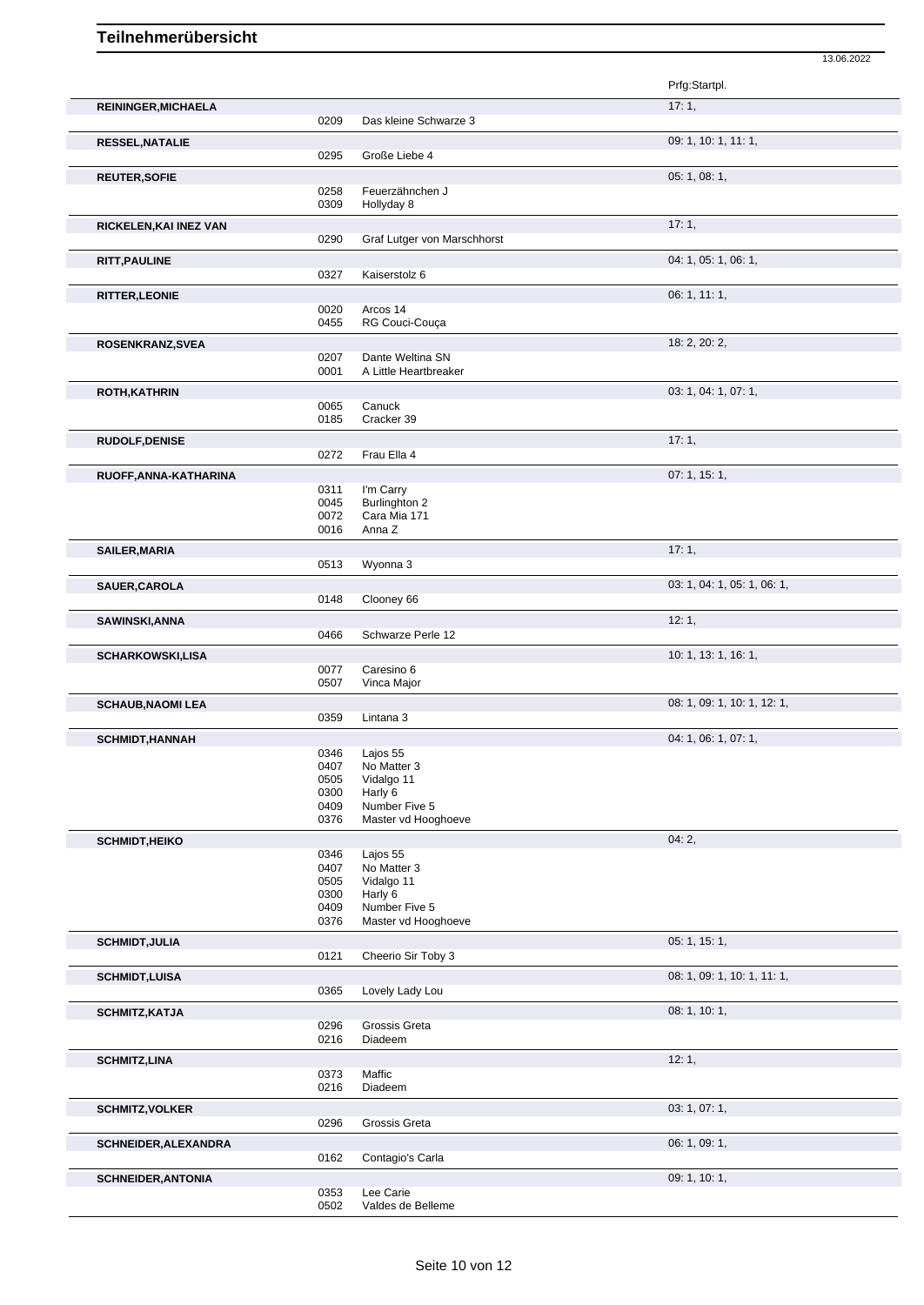|                                  |              |                                       | 13.06.2022                         |
|----------------------------------|--------------|---------------------------------------|------------------------------------|
|                                  |              |                                       | Prfg:Startpl.                      |
| <b>SCHNEIDER, LISA</b>           |              |                                       | 01: 1, 03: 1,                      |
|                                  | 0432         | Qemal                                 |                                    |
|                                  | 0181         | Corrada 29                            |                                    |
| <b>SCHNEIDER, MAIKE</b>          |              |                                       | 10: 1, 19: 1, 20: 1,               |
|                                  | 0231         | Double Trouble 19                     |                                    |
| <b>SCHNEIDER, MATTHIAS</b>       |              |                                       | 03: 1, 04: 1, 05: 1, 07: 1, 17: 1, |
|                                  | 0225         | Don Prosecco                          |                                    |
|                                  | 0364         | Loreano <sub>T</sub>                  |                                    |
| <b>SCHOERNIG, BETTINA</b>        |              |                                       | 06: 1, 08: 2, 09: 1,               |
|                                  | 0264         | Flavin                                |                                    |
|                                  | 0195         | Cydello                               |                                    |
|                                  | 0472         | <b>Sky 200</b>                        |                                    |
| <b>SCHOLIAN, KIM JOHANNA</b>     |              |                                       | 17:1, 18:1,                        |
|                                  | 0275         | Frieda 358                            |                                    |
| <b>SCHRAML, MARLEEN</b>          |              |                                       | 24:1,                              |
| <b>SCHUBERT, NICOLE</b>          |              |                                       | 05: 1, 09: 1,                      |
|                                  | 0414         | One and Only 7                        |                                    |
|                                  | 0372         | Mademoiselle de Fremis                |                                    |
| <b>SCHUETTE DR., PETER</b>       |              |                                       | 06: 1, 07: 1,                      |
|                                  | 0396         | Narvallo del Pierre                   |                                    |
| <b>SCHUETZE, JANNE LINA</b>      |              |                                       | 08: 1, 09: 1, 10: 1,               |
|                                  | 0136         | Ciacominis Kannan                     |                                    |
| <b>SCHULDES, SEBASTIAN</b>       |              |                                       | 01: 1, 02: 2, 15: 2, 16: 2,        |
|                                  | 0322         | Jo Melone                             |                                    |
|                                  | 0426         | Pippilotta 46                         |                                    |
|                                  | 0192         | Curt Cobain 9                         |                                    |
|                                  | 0345         | Ladybug 4                             |                                    |
|                                  | 0049         | Caillou 61                            |                                    |
|                                  | 0487         | Tapsoba                               |                                    |
| SCHULENBURG, FRANZISKA           | 0347         | Lakja-W                               | 08: 1, 09: 1, 10: 1, 11: 1,        |
|                                  |              |                                       | 10: 1, 12: 1,                      |
| SCHULZE, JASMINA                 | 0169         | Cool Boy 30                           |                                    |
|                                  |              |                                       |                                    |
| SEIDLER, HILARY ANN              |              |                                       | 07:1, 14:1,                        |
|                                  | 0184         | Cover Girl 37                         |                                    |
|                                  | 0004<br>0497 | Adagia 3<br>United's Girl SP          |                                    |
|                                  |              |                                       |                                    |
| SEIDLER, WOLFGANG                |              |                                       | 07:1,                              |
|                                  | 0184         | Cover Girl 37                         |                                    |
|                                  | 0004<br>0497 | Adagia 3<br>United's Girl SP          |                                    |
|                                  |              |                                       |                                    |
| SIMON, MIA                       |              |                                       | 06:1,                              |
|                                  | 0384<br>0389 | Mirar<br>Moorefield Glover            |                                    |
|                                  |              |                                       |                                    |
| SONNENBERG, DETLEF               |              |                                       | 15: 1, 16: 1,                      |
|                                  | 0415<br>0469 | Orang Utan Claus<br>Simba van't Heike |                                    |
|                                  |              |                                       |                                    |
| <b>SORGER, LOLA SUNNY</b>        | 0410         | Nusetti                               | 10:1,                              |
|                                  |              |                                       |                                    |
| <b>SPOHR, GUDRUN CHRISTINE</b>   |              |                                       | 17: 1, 18: 1, 19: 1, 20: 1, 24: 1, |
|                                  | 0470<br>0514 | Sindy 213<br>Zackoura                 |                                    |
|                                  |              |                                       |                                    |
| <b>STEINBACH, TOM</b>            | 0073         | Carabas 8                             | 10:1,                              |
|                                  |              |                                       |                                    |
| <b>STEINBERG, ANNA ELISABETH</b> | 0031         | Be My Boy P                           | 17: 1, 20: 1,                      |
|                                  |              |                                       |                                    |
| <b>STEINBORN, SABRINA</b>        | 0457         | Rookie 12                             | 18: 1, 20: 1,                      |
|                                  |              |                                       |                                    |
| STOLLE, KATJA                    |              |                                       | 12: 1, 13: 1, 20: 1, 22: 1, 23: 1, |
|                                  | 0191         | Cupido con Cord                       |                                    |
| TASCHER, KATHARINA               |              |                                       | 04: 1, 06: 1,                      |
|                                  | 0139         | Clarima del Pierre                    |                                    |
|                                  | 0036         | Black Beauty 107                      |                                    |
|                                  | 0050         | Caitano 48                            |                                    |
|                                  | 0243         | <b>Electric Sky</b>                   |                                    |
|                                  | 0351         | Laslo 43                              |                                    |
|                                  | 0200         | Dacara 7                              |                                    |
|                                  | 0299         | Happy Zaura                           |                                    |

**TEVES,PHILIPP** 15: 2, 16: 2,